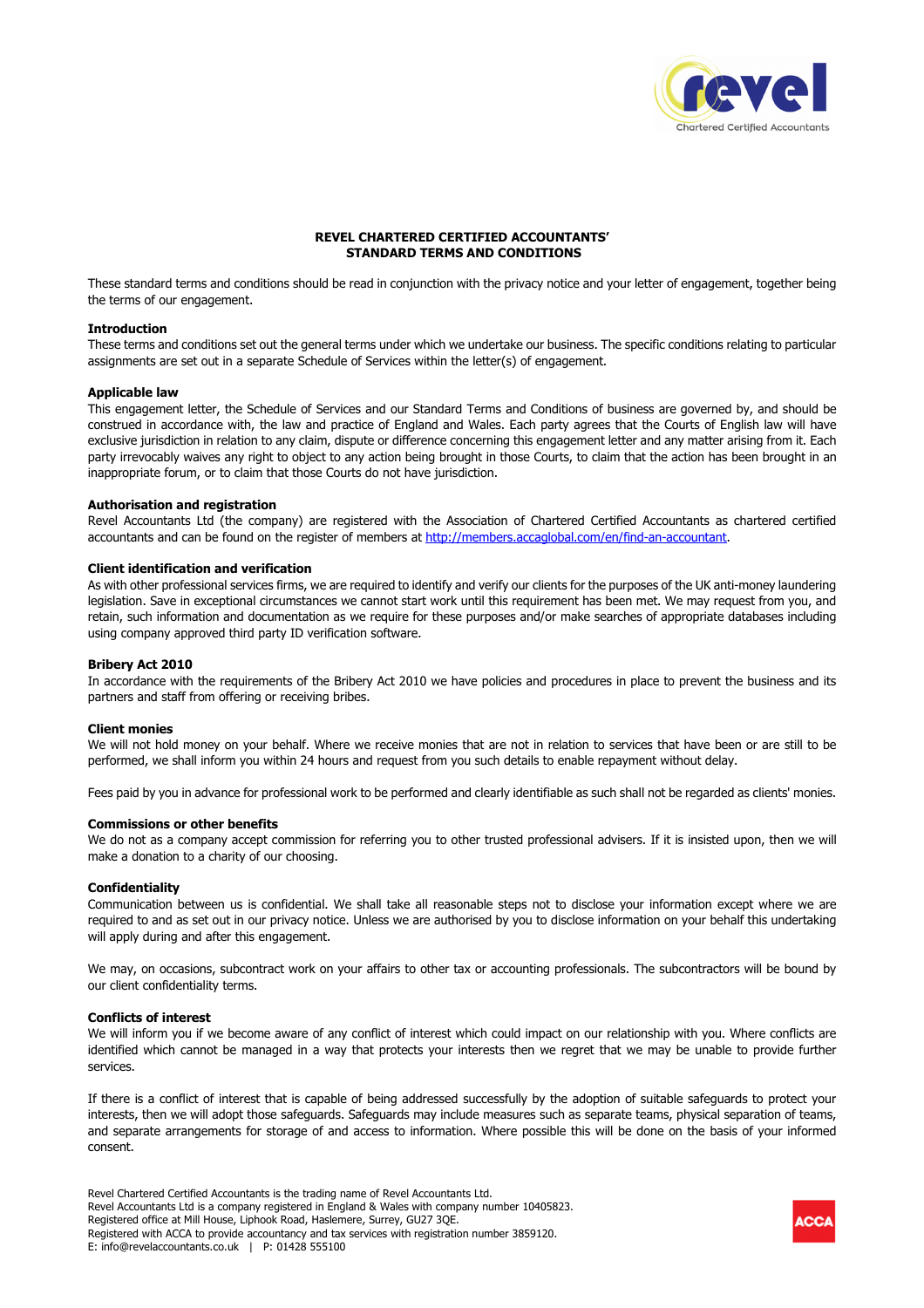

We reserve the right to act for other clients whose interests are not the same as or are averse to yours, subject of course to the obligations of confidentiality referred to above.

# **Consumer credit**

The firm is not authorised by the Financial Conduct Authority (FCA) for non-credit related activities. We fall within the ACCA DPB regime (FSMA 2000 Part 20) for incidental Consumer Credit services that we provide to you as part of your professional accounting and tax services.

## **Data Protection**

We confirm that we will comply with the provisions of the General Data Protection Regulation (GDPR) and our Privacy Notice when processing personal data.

Processing means:

- obtaining, recording or holding personal data; or
- carrying out any operation or set of operations on personal data, including collecting and storage, organising, adapting, altering, using, disclosure (by any means) or removing (by any means) from the records manual and digital.

The information we obtain, process, use and disclose will be necessary for:

- the performance of the contract and accepting your instructions
- to comply with our legal and regulatory compliance and crime prevention
- contacting you with details of other services where you have consented to us doing so and keeping you informed of legislative updates
- other legitimate interests relating to protection against potential claims and disciplinary action against us.

This includes, but is not limited to, purposes such as updating and enhancing our client records, analysis for management purposes and statutory returns.

In regard to our professional obligations, we are a member firm of the Association of Chartered Certified Accountants (ACCA). Under the ethical and regulatory rules of ACCA we are required to allow access to client files and records for the purpose of maintaining our membership of this body.

Further details on the processing of data are contained in our Privacy Notice, which should be read alongside these terms and conditions.

### **Disengagement**

Should we resign or be requested to resign, a disengagement letter will normally be issued to ensure that our respective responsibilities are clear.

### **If we have made (in our opinion) a reasonable number of attempts to contact you and take instructions, and we have no contact with you for a period of 6 months or more we may issue a disengagement letter and hence cease to act.**

We reserve the right following termination for any reason to destroy any of your documents that we have not been able to return to you after a period of six months unless other laws or regulations require otherwise.

## **Electronic and other communication**

As instructed, we will communicate with you and with any third parties you instruct us to as set out in our covering letter and Privacy Notice via email or by other electronic means. The recipient is responsible for virus-checking emails and any attachments.

With electronic communication there is a risk of non-receipt, delayed receipt, inadvertent misdirection or interception by third parties. We use virus-scanning software to reduce the risk of viruses and similar damaging items being transmitted through emails or electronic storage devices. However, electronic communication is not totally secure, and we cannot be held responsible for damage or loss caused by viruses, nor for communications that are corrupted or altered after despatch. Nor can we accept any liability for problems or accidental errors relating to this means of communication, especially in relation to commercially sensitive material. These are risks you must accept in return for greater efficiency and lower costs. If you do not wish to accept these risks, please let us know and we will communicate by hard copy, other than where electronic submission is mandatory.

Any communication by us with you sent through the post or DX system is deemed to arrive at your postal address two working days after the day that the document was sent.

When accessing information held electronically by HMRC, we may have access to more information than we need and will only access records reasonably required to carry out the contract.

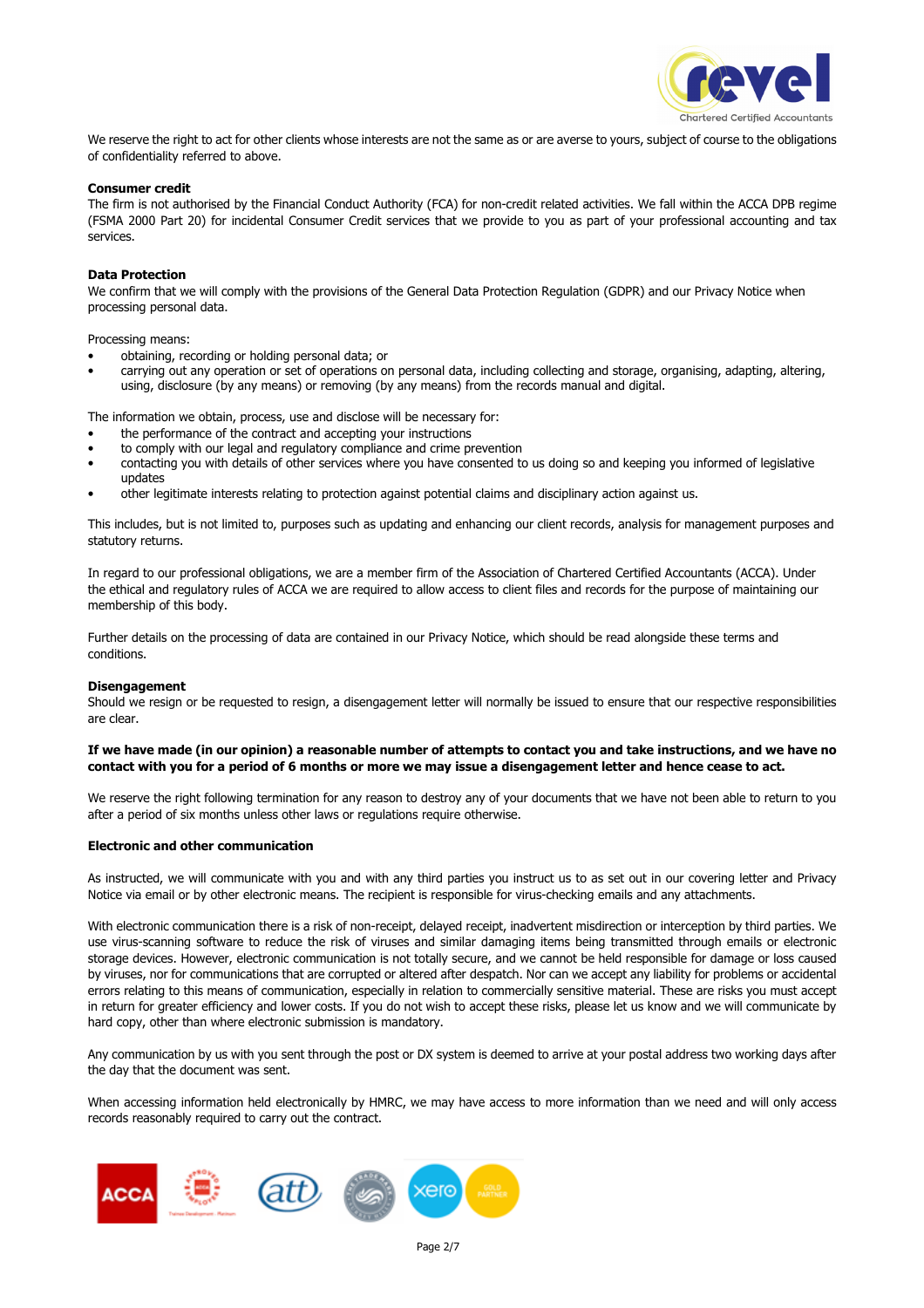

You must keep us up to date with accurate contact details at all times (including the best email and mobile number to use). This is important to ensure that communications and papers are not sent to the incorrect address. Please be aware that we will need to collect new proof of address should you move house.

### **Fees**

Our fees may depend not only upon the time spent on your affairs but also on the level of skill and responsibility and the importance and value of the advice that we provide, as well as the level of risk. More details of how we arrived at your fee proposal can be found here. We take pricing very seriously.

If we provide you with a fee estimate, it is subject to our Fee Assumptions, and can be reviewed if these turn out to be incorrect. If we provide you with an estimate of our fees for any specific work, then the estimate will not be contractually binding unless it is confirmed in the letter of engagement, separate email, or documented in an addendum to the original letter of engagement.

Where requested we will indicate a fixed fee for the provision of specific services or an indicative range of fees for a particular assignment. It is not our practice to identify fixed fees for more than a year ahead as such fee quotes need to be reviewed in the light of events. If it becomes apparent to us, due to unforeseen circumstances, that a fee quote is inadequate, we reserve the right to notify you of a revised figure or range and to seek your agreement thereto.

In some cases, you may be entitled to assistance with your professional fees, particularly in relation to any investigation into your tax affairs by HMRC. Assistance may be provided through insurance policies you hold or via membership of a professional or trade body. Other than where such assurance was arranged through us you will need to advise us of any such insurance cover that you have. You will remain liable for our fees regardless of whether all or part are liable to be paid by your insurers.

We will invoice as and when assignments are substantially completed, or we have completed £750 plus VAT worth of time towards an assignment (whichever comes first). Our invoices are due for payment within 30 days of presentation. For the avoidance of doubt, assignments are considered substantially completed when sent to you for approval. Our fees are exclusive of VAT which will be added where it is chargeable. Any disbursements we incur on your behalf and, where previously advised, expenses incurred in the course of carrying out our work for you will be added to our invoices where appropriate.

Unless otherwise agreed to the contrary our fees do not include the costs of any third party, counsel or other professional fees.

It is our normal practice to ask clients to pay by monthly standing order and to periodically adjust the monthly payment by reference to actual billings.

We reserve the right to suspend our services or to cease to act for you on giving written notice if payment of any fees is unduly delayed. We intend to exercise these rights only where it is fair and reasonable to do so. If payment is delayed beyond our terms, then we will consider this factor when estimating future fees, and may for future invoices reduce the payment period, or seek payment for futures services in advance (in whole or in part).

If you do not accept that an invoiced fee is fair and reasonable or in accordance with previous agreements you must notify us within 21 days of receipt, failing which you will be deemed to have accepted that payment is due.

In the case of a dispute over the level of fees charged we reserve the right to require that the matter is dealt with through arbitration. We recommend that arbitration is undertaken by the fee arbitration service provided by ACCA for members. The fee arbitrator will be appointed by the ACCA president; the fee will be as negotiated with the ACCA arbitrator.

# **Implementation**

We will only assist with implementation of our advice if specifically instructed and agreed in writing.

## **Intellectual property rights**

We will retain all copyright in any document prepared by us during the course of carrying out the engagement save where the law specifically provides otherwise.

### **Interpretation**

If any provision of this engagement letter, Schedule of Services, appendices or standard terms and conditions or Privacy Notice is held to be void, then that provision will be deemed not to form part of this contract and the remainder of this agreement shall be interpreted as if such provision had never been inserted.

In the event of any conflict between these terms of business and the engagement letter, Schedule of Services or appendices, or Privacy Notice the relevant provision in the engagement letter or Schedule of Services will take precedence.

### **Internal disputes**

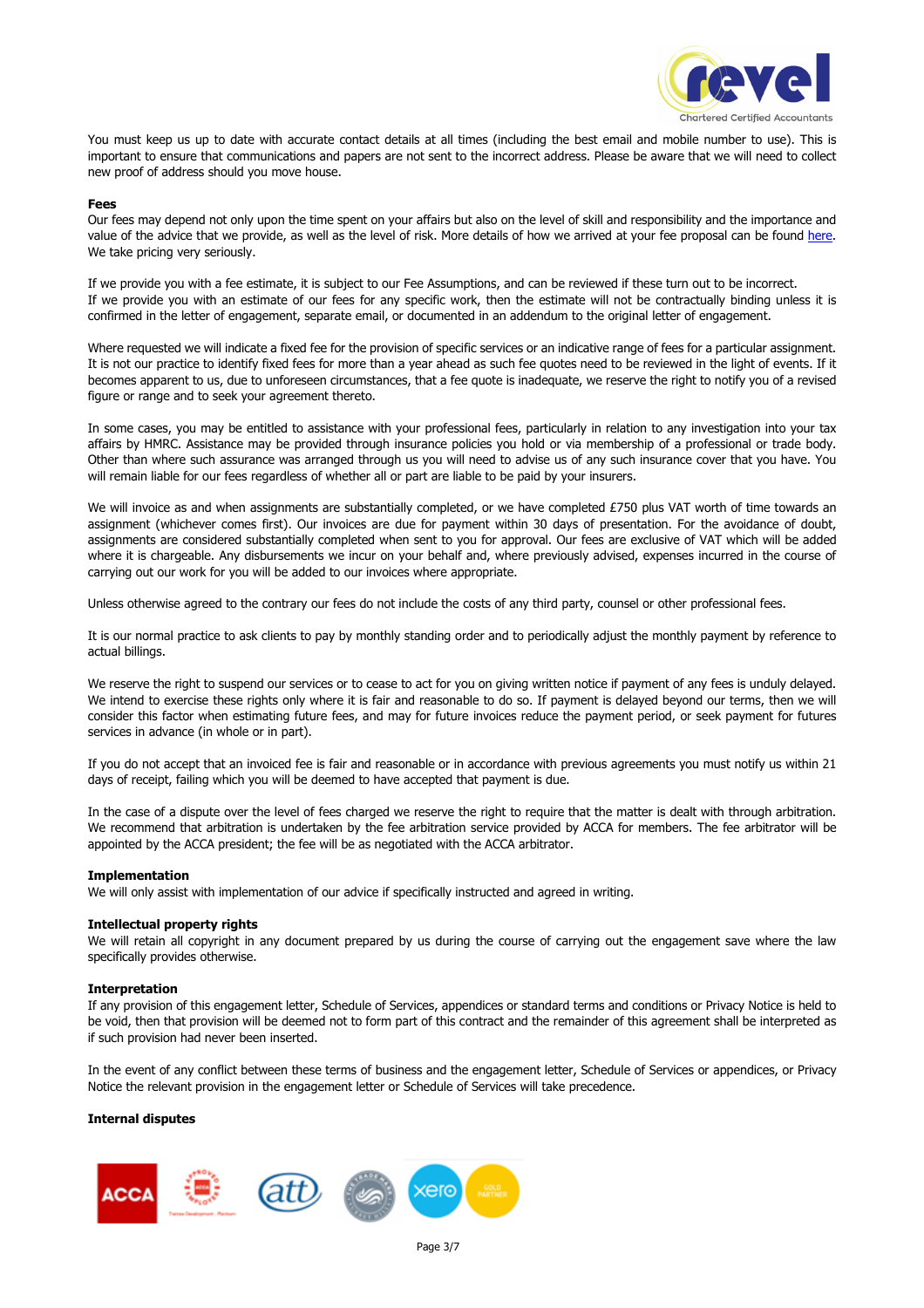

If we become aware of a dispute between the parties who own or are in some way involved in the ownership and management of the business, it should be noted that our client is the business, and we would not provide information or services to one party without the express knowledge and permission of all parties. Unless otherwise agreed by all parties we will continue to supply information to the business for the attention of the Board of Directors. If conflicting advice, information or instructions are received from different directors in the business we will refer the matter back to the Board of Directors and take no further action until the Board of Directors has agreed the action to be taken.

Where a dispute between Directors and or Shareholders leads to a conflict of interest we may be required to disengage from various services.

### **Investment services**

Investment business is regulated under the Financial Services and Markets Act 2000 and the Financial Services Act 2012.

If, during the provision of professional services to you, you need advice on investments, including insurances, we may have to refer you to a permitted third party ("PTP") who is authorised by the Financial Conduct Authority or the Prudential Regulation Authority or licensed by a Designated Professional Body as we are not authorised to give such advice.

The PTP will issue you with their own terms and conditions letter, will be remunerated separately for their services and will take full responsibility for compliance with the requirements of the Financial Services and Markets Act 2000 and the Financial Services Act 2012. We will act as introducers but would be pleased to comment on, or explain any advice received insofar as we are authorised to do so within the boundaries of our professional code of conduct. Any such correspondence will not constitute Financial Services under the above legislation.

## **Lien**

In so far as permitted to do so by law or professional guidelines, we reserve the right to exercise a lien over documents and records in our possession relating to all engagements for you until all outstanding fees and disbursements are paid in full.

## **Limitation of liability**

We will provide our services with reasonable care and skill. Our liability to you is limited to losses, damages, costs and expenses caused by our negligence or wilful default.

### Exclusion of liability for loss caused by others

We will not be liable if such losses, penalties, surcharges, interest or additional tax liabilities are due to the acts or omissions of any other person or due to the provision to us of incomplete, misleading or false information or if they are due to a failure to act on our advice or a failure to provide us with relevant information.

In particular, where we refer you to another firm whom you engage with directly, we accept no responsibility in relation to their work and will not be liable for any loss caused by them.

### Exclusion of liability in relation to circumstances beyond our control

We will not be liable to you for any delay or failure to perform our obligations under this engagement letter if the delay or failure is caused by circumstances outside our reasonable control.

### Exclusion of liability relating to the discovery of fraud, etc.

We will not be responsible or liable for any loss, damage or expense incurred or sustained if information material to the service we are providing is withheld or concealed from us or misrepresented to us or from fraudulent acts, misrepresentation or wilful default on the part of any party to the transaction and their directors, officers, employees, agents or advisers.

This exclusion shall not apply where such misrepresentation, withholding or concealment is or should (in carrying out the procedures which we have agreed to perform with reasonable care and skill) have been evident to us without further enquiry.

## Indemnity for unauthorised disclosure

You agree to indemnify us and our agents in respect of any claim (including any claim for negligence) arising out of any unauthorised disclosure of our advice and opinions, whether in writing or otherwise. This indemnity will extend to the cost of defending any such claim, including payment at our usual rates for the time that we spend in defending it.

### Limitation of aggregate liability

Our aggregate liability to you in respect of our services shall be limited to £50,000. This sum shall be the maximum aggregate liability of this company, its directors, agents and employees to all persons to whom the engagement letter is addressed and also any other person that we have agreed with you may rely on our work. By signing the engagement letter, you agree that you have given proper consideration to this limit and accept that it is reasonable in all the circumstances. If you do not wish to accept it you should contact us to discuss it before signing the engagement letter.

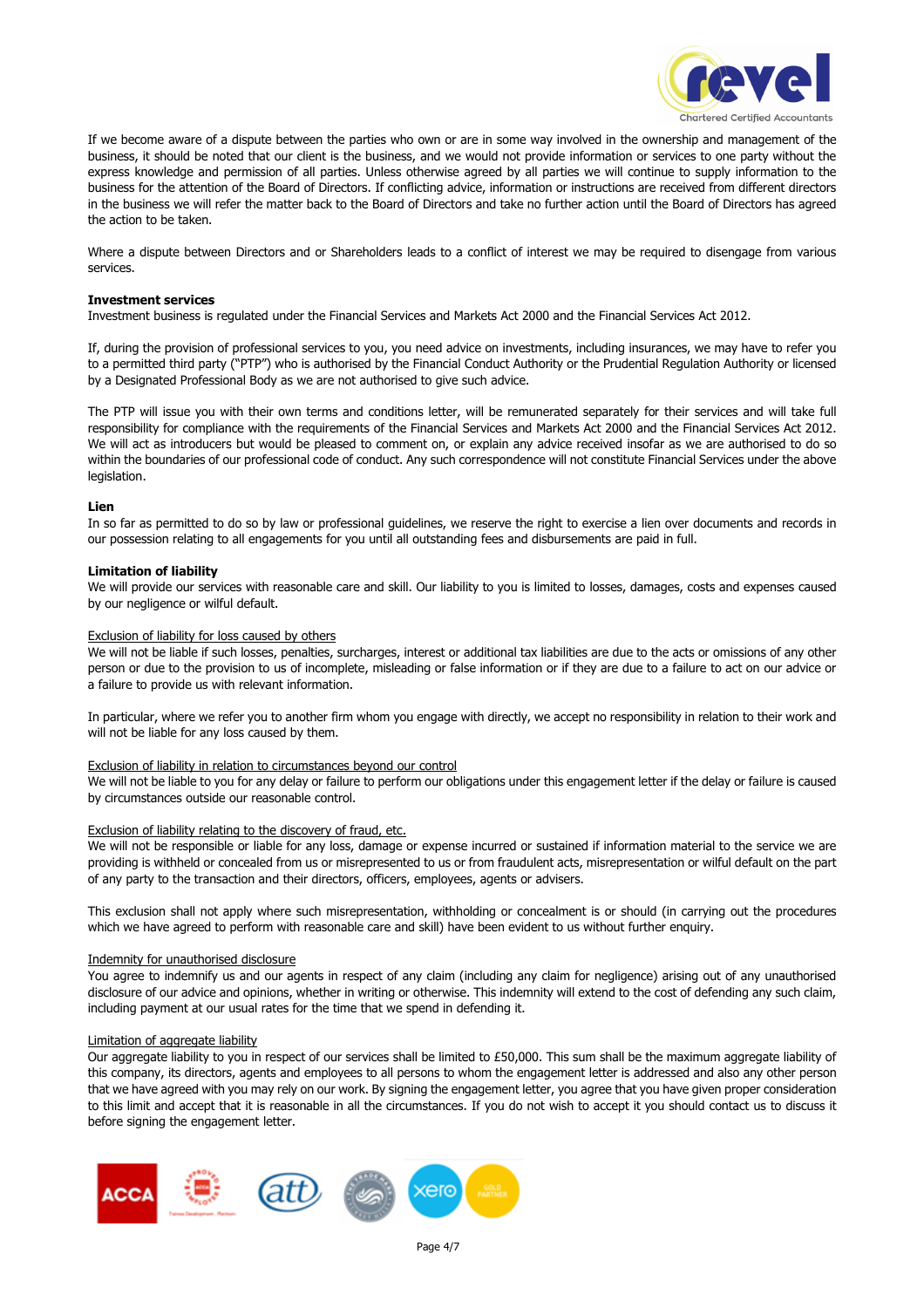

You have agreed that you will not bring any claim of a kind that is included within the subject of the limit against any of our directors or employees on a personal basis.

### **Limitation of Third Party Rights**

The advice and information we provide to you as part of our service is for your sole use and not for any third party to whom you may communicate it unless we have expressly agreed in the engagement letter that a specified third party may rely on our work. We accept no responsibility to third parties, including any group company to whom the engagement letter is not addressed, for any advice, information or material produced as part of our work for you which you make available to them. It may not be used or relied upon for any other purpose or by any other person other than you without our prior written consent. A party to this agreement is the only person who has the right under the Contracts (Rights of Third Parties) Act 1999 to enforce any of its terms.

If our advice is disclosed to any third party (with or without our consent), then we accept no responsibility or liability to that third party for any consequences that may arise to them, should they rely on the advice.

If it is proposed that any documents or statement which refer to our name are to be circulated to third parties, please consult us before they are issued.

### **Money Laundering Regulations 2017**

In accordance with the Proceeds of Crime Act, The Terrorism Act, Money Laundering Regulations 2017, The Money Laundering, Terrorist Financing and Transfer of Funds (Information on the Payer) Regulations 2017 and the Money Laundering and Terrorist Financing (Amendment) Regulations 2019 (MLR 2019) you agree to waive your right to confidentiality to the extent of any report made, document provided or information disclosed to the National Crime Agency (NCA).

You also acknowledge that we are required to report directly to the NCA without prior reference to you or your representatives if during the course of undertaking any assignment the person undertaking the role of Money Laundering Reporting Officer becomes suspicious of money laundering.

As with other professional services firms, we are required to have appropriate risk-based policies and procedures for assessing and managing money laundering risks: this applies at the start of any business relationship and through the lifetime of the relationship. This includes undertaking appropriate customer due diligence. We may request from you, and retain, such information and documentation as we require for these purposes and/or make searches of appropriate databases. If we are not able to obtain satisfactory evidence of your identity at the outset or as periodically prescribed by our regulator, we will not be able to proceed with the engagement.

Copies of such records created as part of the client due diligence process, including any non-engagement documents relating to the client relationship and ongoing monitoring of it, will be retained by us for a period of five years after we cease to act for the business unless we are required to retain them under statutory obligation, or to retain them for legal proceedings, or you consented to the retention in which case the records will be retained for not more than 10 years.

### **Notification**

We shall not be treated as having notice, for the purposes of our audit/accounts/tax responsibilities, of information provided to members of our firm other than those engaged on the specific assignment (for example, information provided in connection with accounting, taxation and other services).

### **Period of engagement and termination**

Unless otherwise agreed in the engagement covering letter our work will begin when we receive your implicit or explicit acceptance of that letter. Except as stated in that letter we will not be responsible for periods before that date.

Each of us may terminate this agreement by giving not less than 21 days' notice in writing to the other party. This is except where you fail to cooperate with us in opinion, or we have reason to believe that you have provided us or HMRC with misleading information, or we discovered that you or your business has been carrying out illegal or immoral activity or that you or your director(s) have been committed of a crime that in our opinion brings us or our clients by association (using our registered office) into disrepute. In these exceptional circumstances, we may terminate this agreement immediately. Termination will be without prejudice to any rights that may have accrued to either of us prior to termination.

In the event of termination of this contract, we will endeavour to agree with you the arrangements for the completion of work in progress at that time, unless we are required for legal or regulatory reasons to cease work immediately, or there are outstanding balances for services provided up until and including the date of termination. In that event, we shall not be required to carry out further work and shall not be responsible or liable for any consequences arising from termination.

### **Professional rules and statutory obligations**

We will observe and act in accordance with the by-laws, regulations and ethical guidelines of the Association of Chartered Certified Accountants (ACCA) and will accept instructions to act for you on this basis.

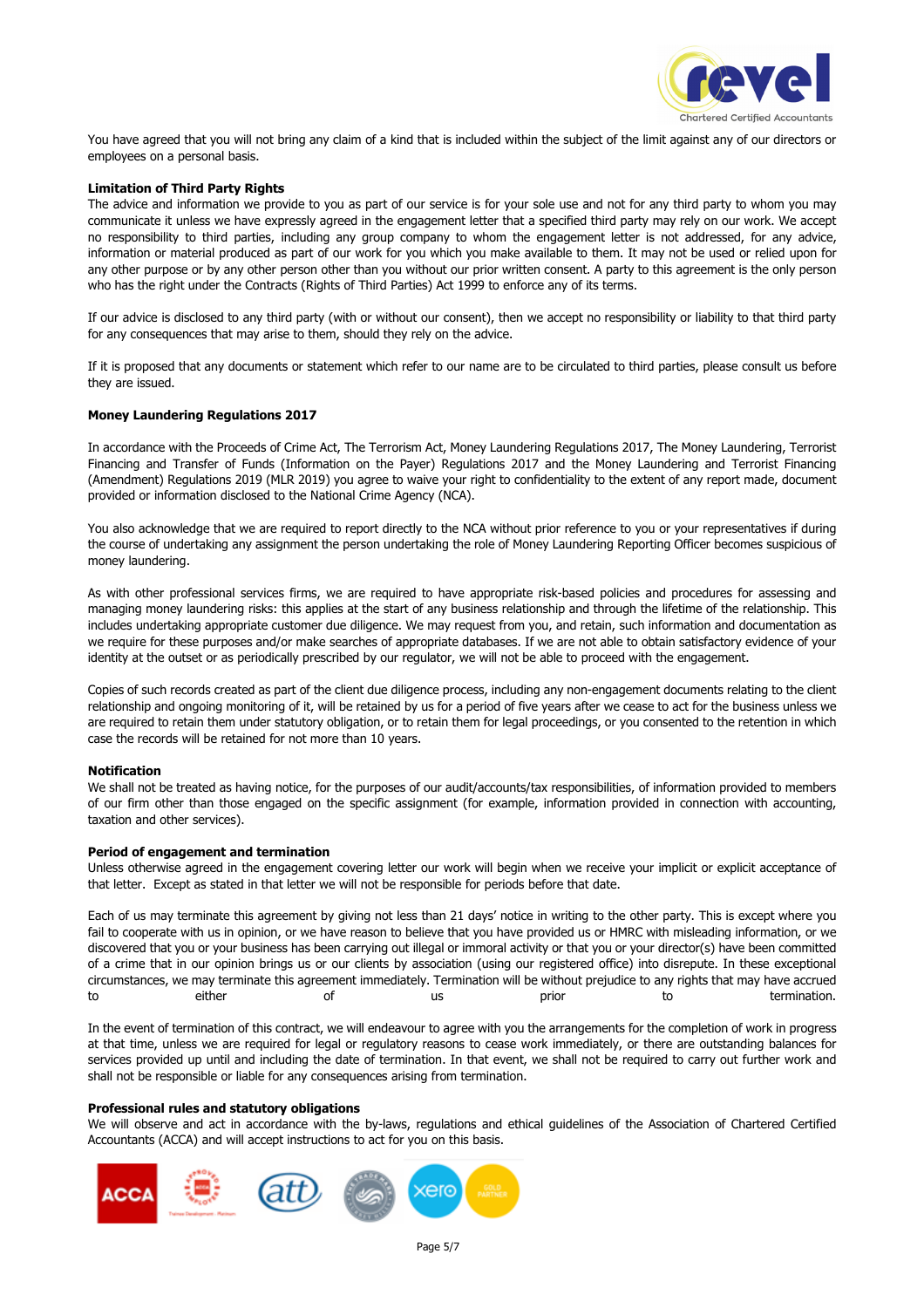

You are responsible for bringing to our attention any errors, omissions or inaccuracies in your returns that you become aware of after the returns have been submitted in order that we may assist you to make a voluntary disclosure.

In particular, you give us the authority to correct errors made by HMRC where we become aware of them. In addition, we will not undertake tax planning which breaches professional conduct in relation to taxation. We will therefore comply with the general anti-abuse rule and the targeted anti-avoidance rule. We will not be liable for any loss, damage or cost arising from our compliance with statutory or regulatory obligations. You can see copies of these requirements at our offices. The requirements are also available online at www.accaglobal.com/en.html .

#### **Provision of Services Regulations 2009**

In accordance with our professional body rules we are required to hold professional indemnity insurance. Details about the insurer and coverage can be found at our offices or on request.

#### **Quality control**

As part of our ongoing commitment to providing a quality service, our files are periodically reviewed by an independent regulatory or quality control body. These reviewers are highly experienced and professional people and, of course, are bound by the same rules for confidentiality as our principals.

#### **Quality of service**

We aim to provide a high quality of service at all times. If you would like to discuss with us how our service could be improved or if you are dissatisfied with the service that you are receiving, please let us know by contacting Laura van Eyken on laura.vaneyken@revelaccountants.co.uk.

We undertake to look into any complaint carefully and promptly and to do all we can to explain the position to you. If we do not answer your complaint to your satisfaction, you may take up the matter with the Association of Chartered Certified Accountants. This should be done promptly, and in any event no later than 6 months after exhausting our procedures.

Should ACCA consider a complaint appropriate for conciliation, it is competent to offer alternative dispute resolution through its Conciliation Service. ACCA's website address is www.accaglobal.com. Please note that, under the Alternative Dispute Resolution for Consumer Disputes (Competent Authorities and Information) conciliation process we are not obliged to submit to ACCA's conciliation process.

### **Reliance on advice**

We will endeavour to record all advice on important matters in writing. Advice given orally is not intended to be relied upon unless confirmed in writing. Therefore, if we provide oral advice (for example during the course of a meeting or a telephone conversation) and you wish to be able to rely on that advice, you must ask for the advice to be confirmed by us in writing. However, bear in mind that advice is only valid at the date it is given on the facts as presented at the time.

#### **Retention of papers**

You have a legal responsibility to retain documents and records relevant to your tax affairs. During the course of our work we may collect information from you and others relevant to your affairs. We will return any original documents to you if requested. Documents and records relevant to your affairs are required by law to be retained as follows:

Individuals, trustees and partnerships

- with trading or rental income: 5 years and 10 months after the end of the tax year;
- otherwise: 22 months after the end of the tax year;

Companies, LLPs and other corporate entities

6 years from the end of the accounting period;

Whilst certain documents may legally belong to you we may destroy correspondence and other papers that we store, electronically or otherwise, which are more than 7 years old. You must tell us if you require the return or retention of any specific documents for a longer period.

#### **Timetable**

The services we undertake to perform for you will be carried out on a timescale to be decided and agreed between us on an ongoing basis. The timing of our work will in any event be dependent on the prompt supply of all information and documentation as and when required by us.

### **Variation**

We may amend any of these terms from time to time. If we make a material change, we will provide you with reasonable notice prior to the change taking effect, either by emailing the email address associated with your account or by calling you. You can review the